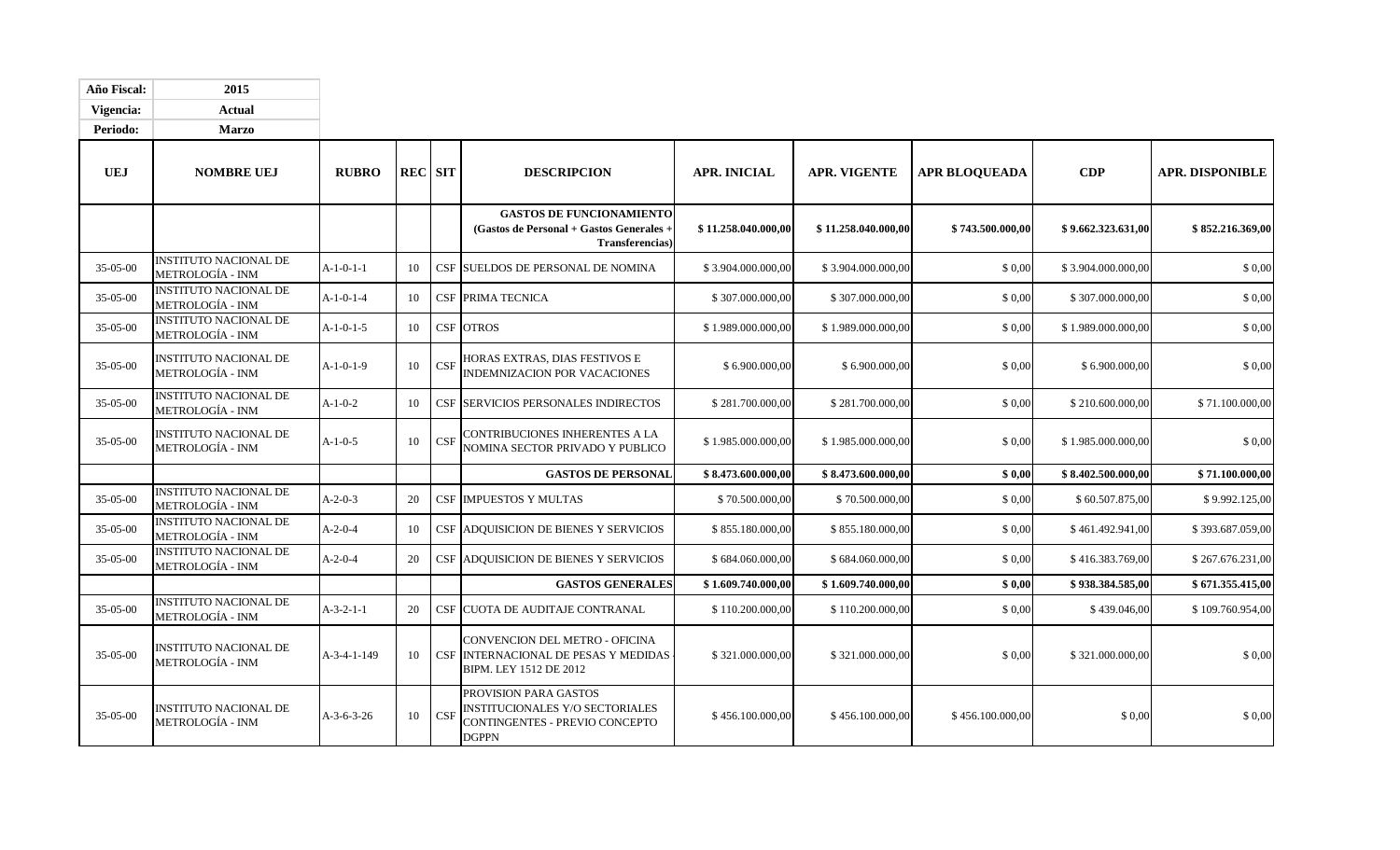| 35-05-00       | <b>INSTITUTO NACIONAL DE</b><br>METROLOGÍA - INM        | $A-3-6-3-26$  | 20 | CSF | PROVISION PARA GASTOS<br><b>INSTITUCIONALES Y/O SECTORIALES</b><br>CONTINGENTES - PREVIO CONCEPTO<br><b>DGPPN</b>                                   | \$287.400.000,00    | \$287.400.000,00   | \$287.400.000,00 | \$0,00             | \$0,00             |
|----------------|---------------------------------------------------------|---------------|----|-----|-----------------------------------------------------------------------------------------------------------------------------------------------------|---------------------|--------------------|------------------|--------------------|--------------------|
|                |                                                         |               |    |     | <b>TRANSFERENCIAS</b>                                                                                                                               | \$1.174.700.000,00  | \$1.174.700.000,00 | \$743.500.000,00 | \$321.439.046,00   | \$109.760.954.00   |
| 35-05-00       | <b>INSTITUTO NACIONAL DE</b><br><b>METROLOGÍA - INM</b> | $C-111-200-1$ | 11 | CSF | ADECUACIÓN MODERNIZACION Y<br>MANTENIMIENTO DE LA SEDE DEL<br>INSTITUTO NACIONAL DE METROLOGIA<br><b>EN BOGOTA</b>                                  | \$1.110.000.000,00  | \$1.110.000.000,00 | \$0,00           | \$0,00             | \$1.110.000.000,00 |
| 35-05-00       | <b>INSTITUTO NACIONAL DE</b><br>METROLOGÍA - INM        | $C-112-200-1$ | 11 |     | FORTALECIMIENTO LA OFERTA DE<br>SERVICIOS EN LA SUBDIRECCIÓN DE<br>CSF METROLOGÍA FÍSICA DEL INSTITUTO<br>NACIONAL DE METROLOGÍA<br><b>NACIONAL</b> | \$1.605.000.000,00  | \$1.605.000.000,00 | \$240.750.000,00 | \$1.154.989.898,00 | \$209.260.102,00   |
| $35-05-00$     | <b>INSTITUTO NACIONAL DE</b><br><b>METROLOGÍA - INM</b> | $C-112-200-2$ | 11 |     | FORTALECIMIENTO DE LA<br>METROLOGÍA QUÍMICA Y<br>CSF BIOMEDICINA EN EL INSTITUTO<br>NACIONAL DE METROLOGÍA<br><b>NACIONAL</b>                       | \$2.000.000.000,00  | \$2.000.000.000,00 | \$300.000.000,00 | \$742.285.462,00   | \$957.714.538,00   |
| 35-05-00       | <b>INSTITUTO NACIONAL DE</b><br>METROLOGÍA - INM        | $C-112-200-3$ | 11 | CSF | ACTUALIZACIÓN DEL SISTEMA DE<br>CLIMATIZACION DE LOS LABORATORIO<br>DEL INSTITUTO NACIONAL DE<br>METROLOGÍA NACIONAL                                | \$2.188.000.000,00] | \$2.188.000.000,00 | \$168.750.000,00 | \$0,00             | \$2.019.250.000,00 |
| 35-05-00       | <b>INSTITUTO NACIONAL DE</b><br>METROLOGÍA - INM        | $C-112-200-3$ | 20 | CSF | ACTUALIZACIÓN DEL SISTEMA DE<br>CLIMATIZACION DE LOS LABORATORIO<br>DEL INSTITUTO NACIONAL DE<br>METROLOGÍA NACIONAL                                | \$307.742.338,00    | \$307.742.338,00   | \$0,00           | \$0,00             | \$307.742.338,00   |
| $35 - 05 - 00$ | <b>INSTITUTO NACIONAL DE</b><br>METROLOGÍA - INM        | $C-112-200-3$ | 21 | CSF | ACTUALIZACIÓN DEL SISTEMA DE<br>CLIMATIZACION DE LOS LABORATORIO<br>DEL INSTITUTO NACIONAL DE<br>METROLOGÍA NACIONAL                                | \$519.557.662,00    | \$519.557.662,00   | \$0,00           | \$0,00             | \$519.557.662,00   |
| 35-05-00       | <b>INSTITUTO NACIONAL DE</b><br><b>METROLOGÍA - INM</b> | $C-223-200-1$ |    |     | ADQUISICIÓN MODERNIZACION Y<br>MANTENIMIENTO DE LA<br>11 CSF INFRAESTRUCTURA TECNOLOGICA<br>DEL INSTITUTO NACIONAL DE<br>METROLOGIA EN BOGOTA       | \$850.000.000,00    | \$850.000.000,00   | \$127.500.000,00 | \$283.250.000,00   | \$439.250.000,00   |
| $35 - 05 - 00$ | <b>INSTITUTO NACIONAL DE</b><br>METROLOGÍA - INM        | $C-520-200-1$ | 11 | CSF | ADMINISTRACIÓN DEL SISTEMA<br>METROLOGICO A NIVEL NACIONAL                                                                                          | \$700.000.000,00    | \$700.000.000,00   | \$105.000.000,00 | \$168.496.000,00   | \$426.504.000,00   |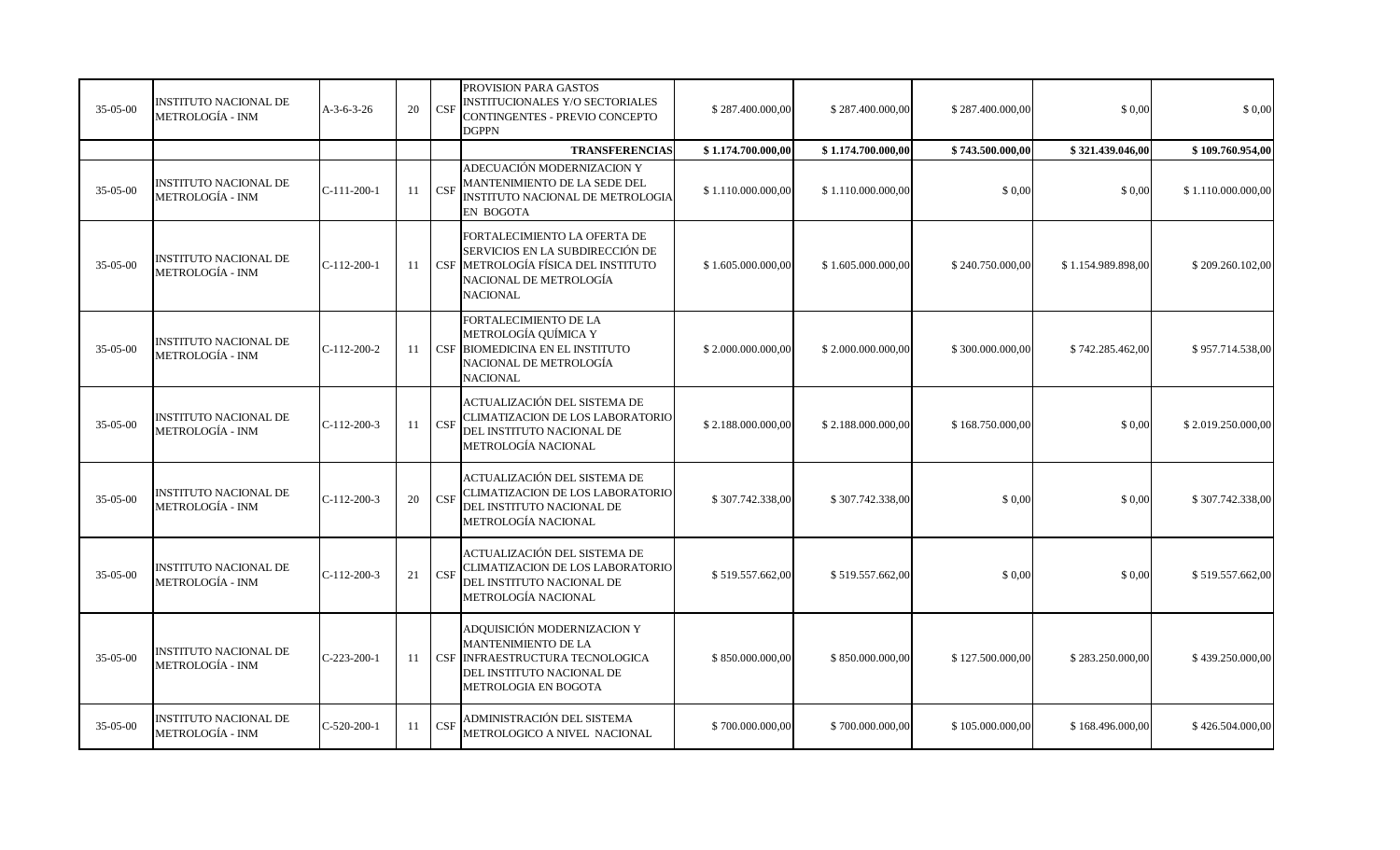| $35-05-00$ | INSTITUTO NACIONAL DE<br>METROLOGÍA - INM | $IC-520-200-2$ |  | FORTALECIMIENTO INVESTIGACIÓN Y<br>I CSF IDESARROLLO EN METROLOGÍA<br><b>NACIONAL</b> | \$720,000,000,00     | \$720,000,000,00    | \$108.000.000,00   | \$118.500.000,00    | \$493.500.000,00   |
|------------|-------------------------------------------|----------------|--|---------------------------------------------------------------------------------------|----------------------|---------------------|--------------------|---------------------|--------------------|
|            |                                           |                |  | <b>INVERSION</b>                                                                      | \$10,000,300,000,00  | \$10.000.300.000.00 | \$1.050.000.000.00 | \$2.467.521.360.00  | \$6.482.778.640,00 |
|            |                                           |                |  | <b>TOTAL FUNCIONAMIENTO +</b><br><b>INVERSION</b>                                     | \$21.258.340.000,00] | \$21.258.340.000.00 | \$1.793.500.000,00 | \$12,129,844,991,00 | \$7.334.995.009,00 |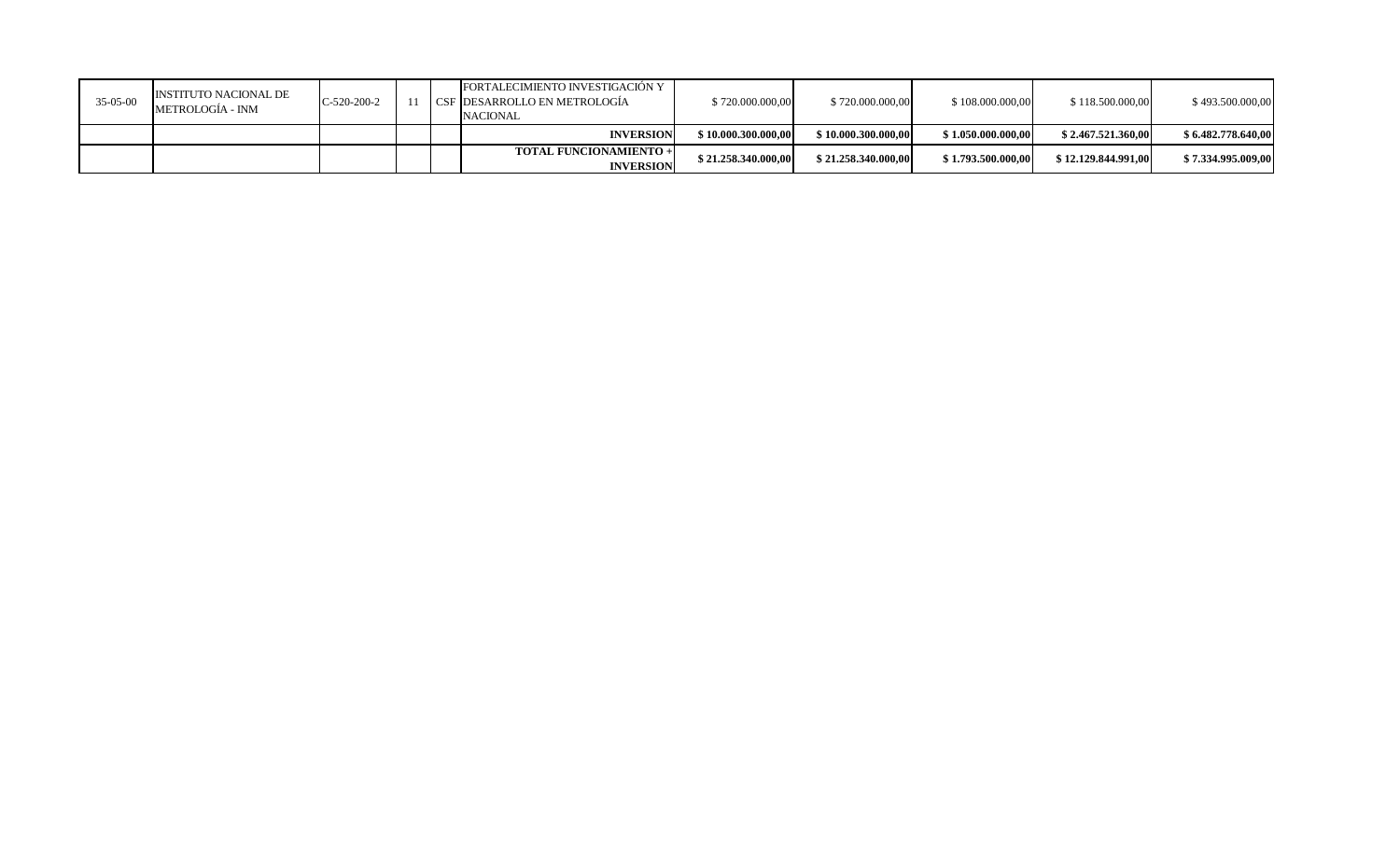|                    |                    |                    |                    | <b>PORCENTAJE EJECUCION</b>                                  |                                                               |  |  |  |
|--------------------|--------------------|--------------------|--------------------|--------------------------------------------------------------|---------------------------------------------------------------|--|--|--|
| <b>COMPROMISO</b>  | <b>OBLIGACION</b>  | <b>ORDEN PAGO</b>  | <b>PAGOS</b>       | <b>COMPROMISOS</b><br><b>Vs APROPIACON</b><br><b>VIGENTE</b> | <b>OBLIGACIONES</b><br><b>Vs APROPIACON</b><br><b>VIGENTE</b> |  |  |  |
| \$2.763.490.574,00 | \$2.271.383.363,00 | \$1.946.754.582,00 | \$1.946.754.582,00 | 25%                                                          | 20%                                                           |  |  |  |
| \$900.352.054,00   | \$891.435.030,00   | \$891.435.030,00   | \$891.435.030,00   | 23%                                                          | 23%                                                           |  |  |  |
| \$62.874.462,00    | \$59.772.398,00    | \$59.772.398,00    | \$59.772.398,00    | 20%                                                          | 19%                                                           |  |  |  |
| \$185.892.739,00   | \$185.892.739,00   | \$185.892.739,00   | \$185.892.739,00   | 9%                                                           | 9%                                                            |  |  |  |
| \$2.400.842,00     | \$2.400.842,00     | \$2.400.842,00     | \$2.400.842,00     | 35%                                                          | 35%                                                           |  |  |  |
| \$210.400.000,00   | \$81.000.000,00    | \$81.000.000,00    | \$81.000.000,00    | 75%                                                          | 29%                                                           |  |  |  |
| \$445.182.165,00   | \$445.182.165,00   | \$445.182.165,00   | \$445.182.165,00   | 22%                                                          | 22%                                                           |  |  |  |
| \$1.807.102.262,00 | \$1.665.683.174,00 | \$1.665.683.174,00 | \$1.665.683.174,00 | 21%                                                          | 20%                                                           |  |  |  |
| \$60.507.875,00    | \$60.227.000,00    | \$60.227.000,00    | \$60.227.000,00    | 86%                                                          | 85%                                                           |  |  |  |
| \$441.819.341,00   | \$190.396.266,00   | \$186.767.485,00   | \$186.767.485,00   | 52%                                                          | 22%                                                           |  |  |  |
| \$132.622.050,00   | \$34.076.923,00    | \$34.076.923,00    | \$34.076.923,00    | 19%                                                          | 5%                                                            |  |  |  |
| \$634.949.266,00   | \$284.700.189.00   | \$281.071.408,00   | \$281.071.408,00   | 39%                                                          | 18%                                                           |  |  |  |
| \$439.046,00       | \$ 0,00            | \$ 0,00            | \$0,00             | 0%                                                           | 0%                                                            |  |  |  |
| \$321.000.000,00   | \$321.000.000.00   | \$0.00             | \$0,00             | 100%                                                         | 100%                                                          |  |  |  |
| \$ 0.00            | \$ 0,00            | \$0,00             | \$ 0.00            | 0%                                                           | 0%                                                            |  |  |  |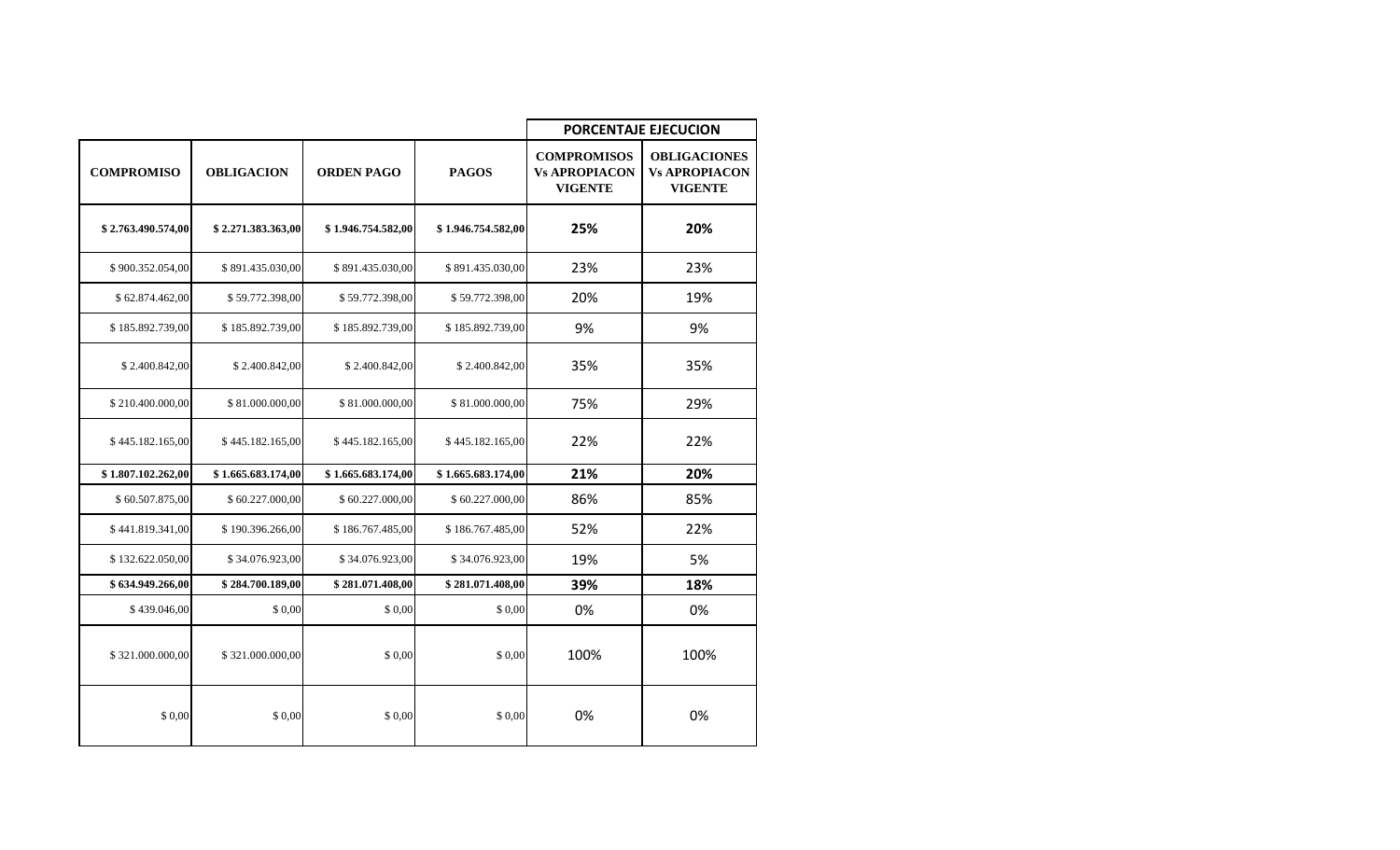| $\$$ 0,00        | \$0,00           | \$0,00           | \$0,00           | 0%  | 0%  |
|------------------|------------------|------------------|------------------|-----|-----|
| \$321.439.046,00 | \$321.000.000,00 | \$0,00           | \$0,00           | 27% | 27% |
| \$0,00           | \$0,00           | $\$$ 0,00        | \$0,00           | 0%  | 0%  |
| \$508.209.019,00 | \$125.669.741,00 | \$125.669.741,00 | \$125.669.741,00 | 32% | 8%  |
| \$396.003.059,00 | \$89.092.661,00  | \$89.092.661,00  | \$89.092.661,00  | 20% | 4%  |
| \$0,00           | \$0,00           | \$0,00           | \$0,00           | 0%  | 0%  |
| $\$$ 0,00        | \$0,00           | \$0,00           | \$0,00           | 0%  | 0%  |
| $\$$ 0,00        | \$0,00           | \$0,00           | \$0,00           | 0%  | 0%  |
| \$187.125.000,00 | \$20.100.000,00  | \$20.100.000,00  | \$20.100.000,00  | 22% | 2%  |
| \$135.500.000,00 | \$6.800.000,00   | \$6.800.000,00   | \$6.800.000,00   | 19% | 1%  |